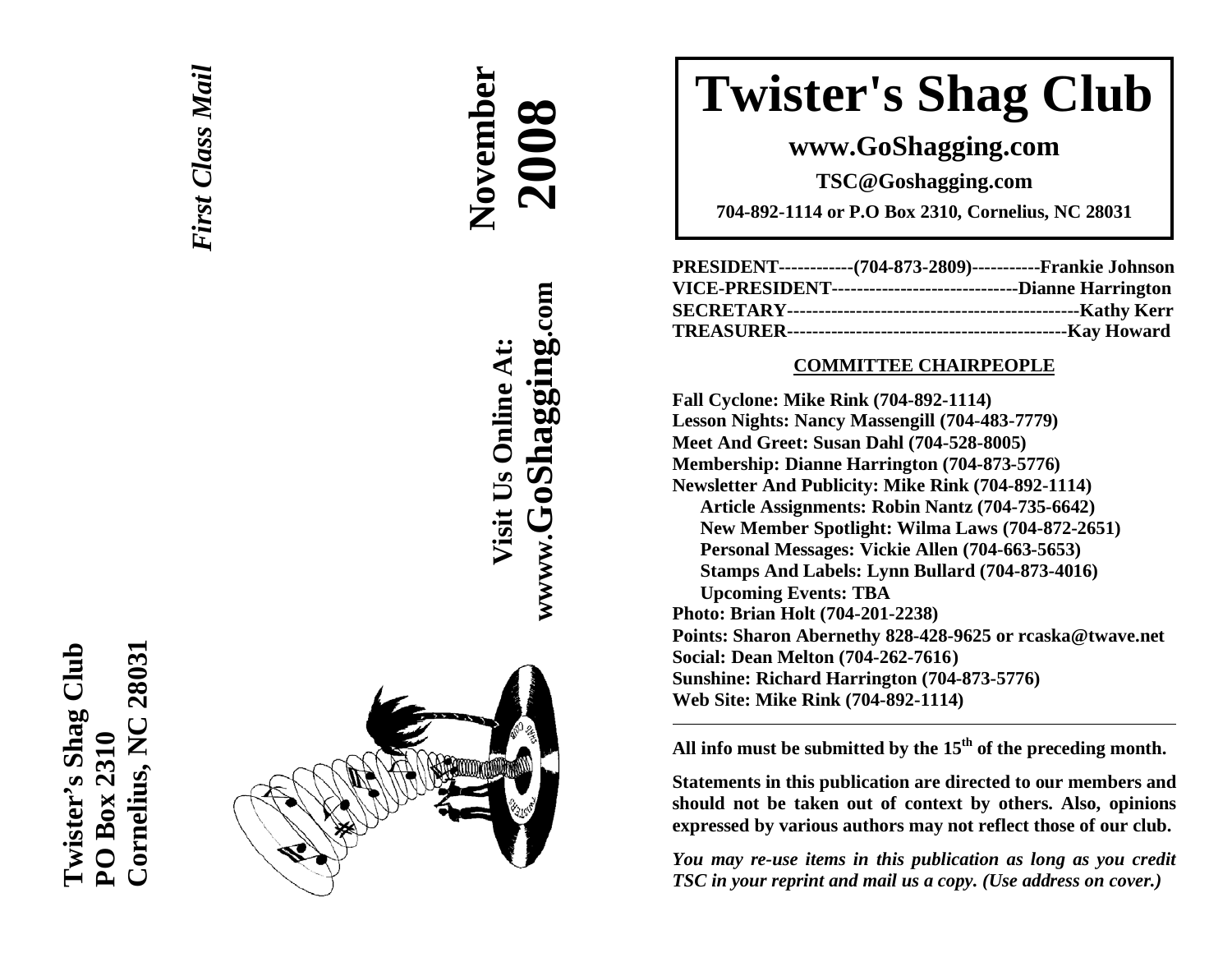### **The President's Letter**

Hello Fun Bunch,

Well the frost is definitely on the pumpkin and there is a Cyclone in the air! Can you believe Fall Cyclone is only days away? We have a very unusual situation this year. We were a few weeks later than usual mailing out the Cyclone flyers, and the national news spent most of September telling people there was no gasoline in the Lake Norman area. (Thank goodness that is not the case, and gas can be bought for \$2.65.) The result is, we still have tickets left for the Cyclone. Since we are always sold out by now, many people may believe it is too late to purchase tickets. Please let your friends know that tickets are still available. Do you have friends that have expressed an interest in the shag but are hesitant to take that first step? Tell them about Cyclone. What a great way to introduce newcomers to the dance we love.

I want to thank everyone that participated in our first Yard Sale. It was cold and windy but we had a successful day. So far, we have collected over three hundred dollars to help children this Christmas. Our help may be needed more than ever this year. The bonus for me was that I cleaned out a ton of junk!

Dance lessons are going great. Our attendance is a little smaller than usual but the enthusiasm of the participants makes up for the size of the group. I want to thank everyone that is helping with lessons. Even with a smaller group we "run out of men". Guys, come on out on Tuesday night and dance with the ladies.

I hope everyone enjoyed our Member Appreciation Party at Fox Den. If you missed it, we had a good turn out, good music and great fellowship. This is just one way we can thank our members for the hard work they deliver all year.

This newsletter contains some exciting news regarding a new place to dance! Read your newsletter carefully. (Good food, a real bar, good prices and a wooden dance floor. What more can I say?)

Please make sure you attend the November Monthly Meeting. This is the last meeting before Cyclone and we will receive the instructions we need to make this the best Cyclone every. **The November club meeting will be at Fat Boys on SUNDAY, November 2nd at 5:30.** Come on out and eat. Thanks to the owner, our normal Tuesday night special buffet price will still apply to our group on that day.

See ya on the dance floor.

Frankie

## **One More Shag Night At Fox Den**

Join us for fun on Saturday night, November 1<sup>st</sup>. for our last currently scheduled shag night at Fox Den. Mike Rink will DJ.

# **Daylight Savings Time Ends**

Don't forget to change your clocks on November  $2<sup>nd</sup>$ . That means you'll get an extra hour of sleep after dancing at Fox Den.

## **Shag Club Meeting News**

Our next meeting will be on Sunday, November  $2<sup>nd</sup>$  at Fat Boys Restaurant (I-77, exit 36) in Mooresville. The business meeting begins at 5:30pm. Members are encouraged to come early and enjoy the buffet.

#### **This is one of our most important meetings of the year. We'll cover final Fall Cyclone details, work assignments, and much more. Please make every effort to attend.**

Tom Ellis and Georgia Howell have all submitted applications to join TSC. Each will need to be at our meeting to be voted in. We've also got a few who put in applications recently that still need to attend and be voted in. Come out and meet all of these folks and welcome them into "The Fun Bunch".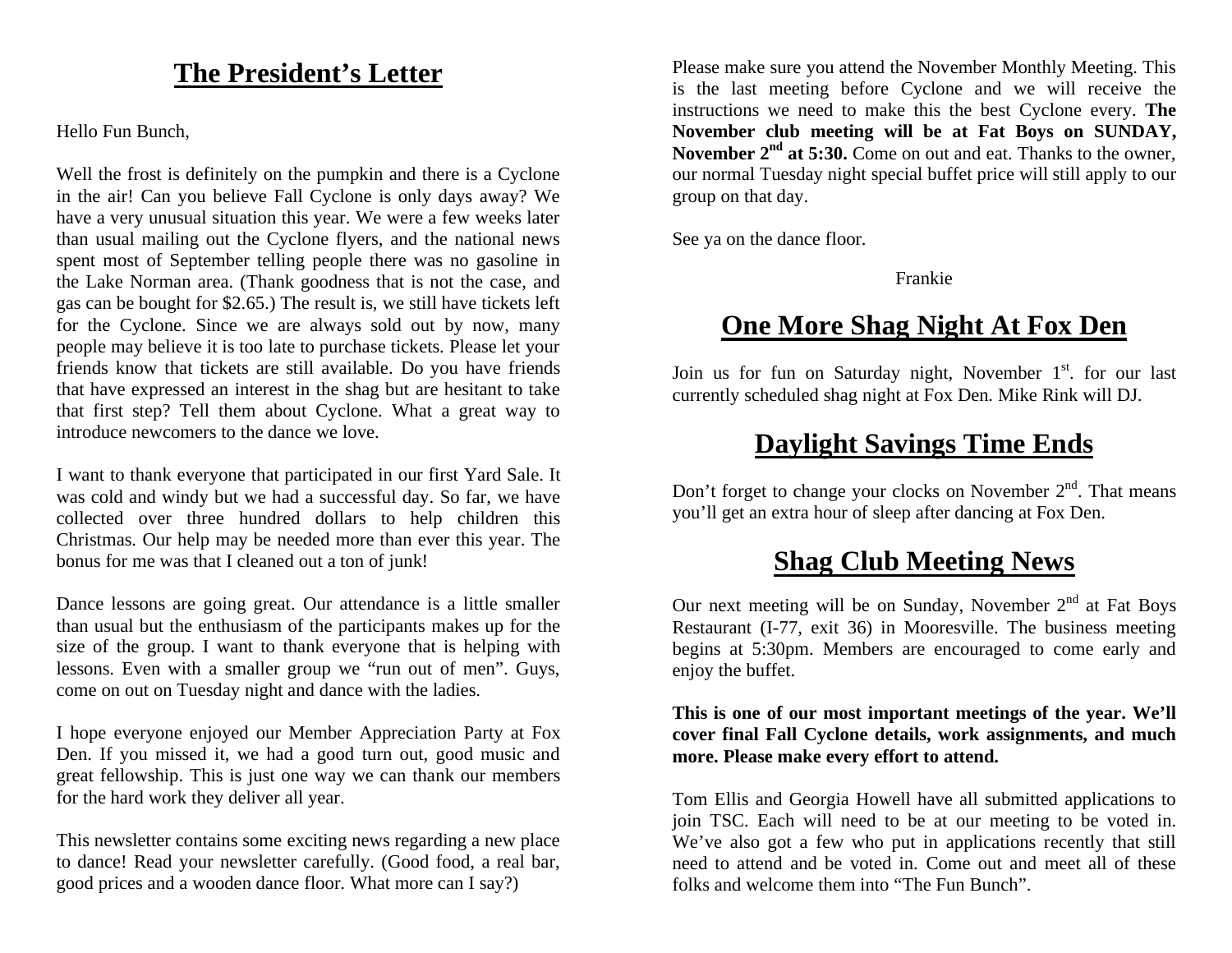### **New Shag Nights To Begin**

#### **The Hideaway Bar And Grill, a new yet familiar location, will start hosting shag nights beginning on Friday, November 14th.**

The lounge is the old "Lews" on Highway 150, just west of I-77 exit 36, and directly across the street from Lowes. The strip center that it is in also has a Blooms grocery store and a Queen City TV and Appliance store.

Many of you many remember "Teddy" who opened Acropolis in Cornelius. Then, he opened Lews. At some point, he moved and leased out the facility to some folks. Now, Teddy has taken the facility back over with a partner (Ralph).

Recently, Ralph mentioned that he sure would like to attract a shag crowd to his lounge. The problem, we told him, was that he did not have a wood floor. Surprise! Two days later Ralph called to tell us that a wood floor would be installed over the entire main room within the week.

Those who have been in this facility will recall that a second room is on the right as you walk in. Recently, large window style openings were cut into the wall so the two sides are more "together". But Ralph has told us if the shag crowds grow like he expects, the wall will be coming down!

Teddy has tweaked the menu and it features many very affordable items including burgers, sandwiches, subs, salads, and a nice selection of appetizers. For the heavier appetite you'll find seafood and chicken dishes, pasta and pizzas. Don't miss their awesome onion rings or chicken fingers. Their Malt Shop Burger is a favorite. The regular French fries are great and the mediterranean fries (like homemade chips) are too.

Great adult beverages at low prices add to the experience. You'll find it all in a cozy lounge with nice flat screen TV's and a friendly staff.

Hideaway Bar And Grill has Poker Nights, Top 40 Dance Nights, Karaoke Nights, and soon… Shag Nights during the week!

Don't miss the big shag night kickoff on Friday, November the  $14<sup>th</sup>$ . We'll plan to make it a post Cyclone 18 party that night to celebrate the success of our  $18<sup>th</sup>$  annual event. Be there for fun and to see your friends.

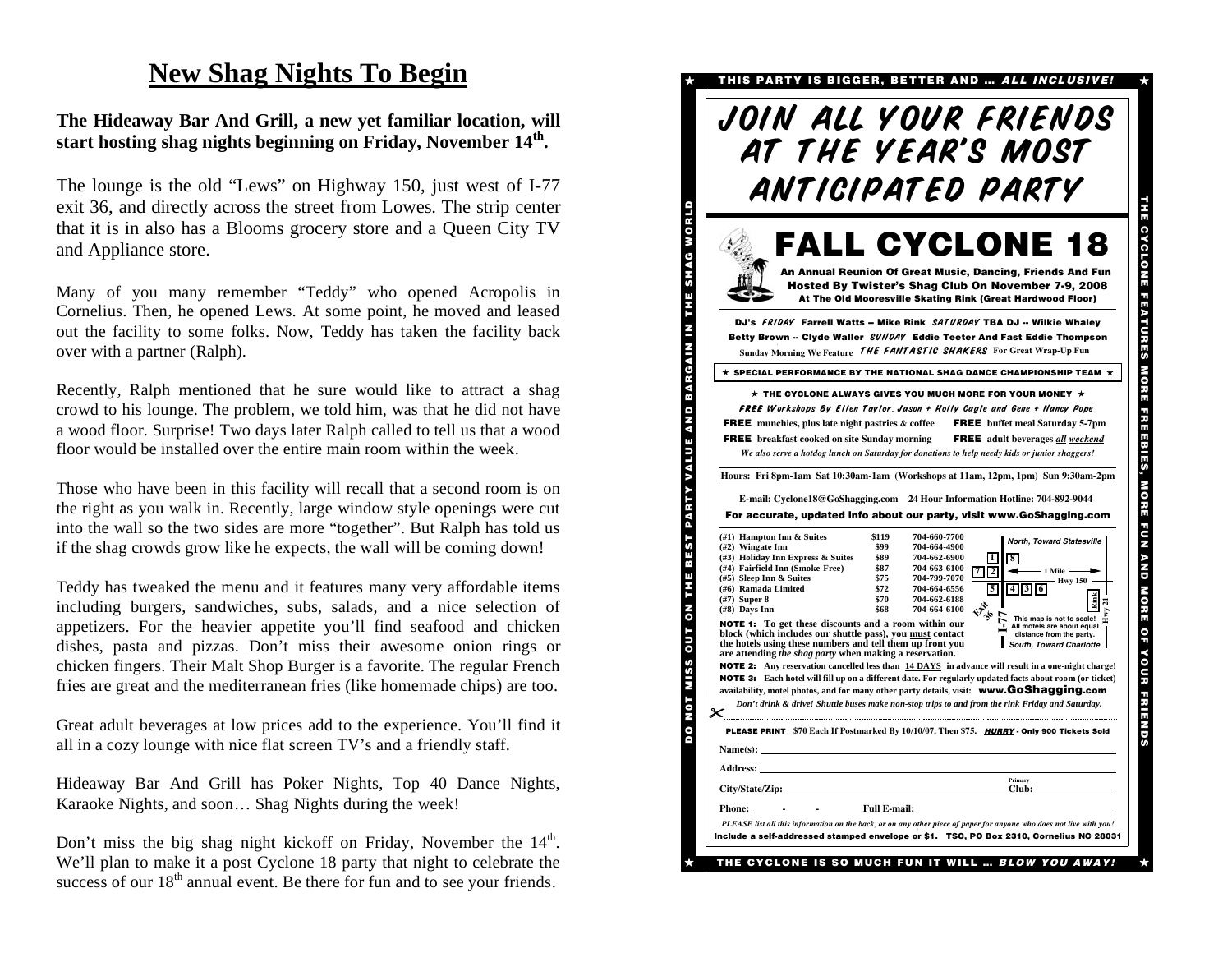### **Final 2008 Fall Cyclone Update**

As we go to press, over 65 different shag clubs are represented by ticket sales. (For details, visit www.goshagging.com.) We've also sold roughly 800 tickets. So, another huge party is coming soon!

As our President noted in her letter, the national news reports about gasoline, the weak economy, and our club sending out our party flyers later than normal his year have resulted in us having some tickets left to sell at this late date for the first time in many years. So, please continue to pass out flyers, forward emails, and spread the word about the Cyclone whenever you can so everyone who wants to come gets that opportunity.

This year's party will be better than ever. Look for us to have some of the best raffle prizes ever at this year's party. Plus, the Shoe Center from NMB is going to be there this year. They are promising a great variety, and some of the best prices they have ever offered. Add in the National Shag Dance Team and some other goodies and you'll understand why this will be a very memorable event for TSC members and our guests.

We expect to hand out final work assignments at the club meeting on Sunday night. (If you aren't signed up to help, please contact Sharon Abernethy at 828-428-9625 immediately.)

We'll be ready to answer any questions you have about the big event at our meeting. So please don't miss it.

If you know anyone who has other questions about our party, or needs a flyer, please refer them to our club web site.

**www.Goshagging.com is the only place to get accurate, up-todate official information about our party. This includes information about available tickets and rooms. (Tickets are still available unless our web site says that we are sold out!)** 

Get ready, because the year's biggest and best party is almost here!

### **More Benefits Of Working The Cyclone**

By Frankie Johnson

- Need a manicure? Work the beer bar and your hands will be nice and soft (and also frozen) from fishing all that beer out of the ice.
- No need for a facial. Stirring steaming grits will take the place of your weekly facial.
- Missed your work-out? Lifting trash bags and stirring eggs will build up those muscles.
- Can't cook? Sign up for breakfast and learn some tricks from Diane and Richard.
- Need to practice your flirting skills? Sell raffle tickets!
- Worried about wrinkles? Work registration. It takes fewer muscles to smile than frown and you can't help but smile when you are greeting people.
- Need to hone carpenter/electrical/plumbing skills? Do set-up.
- Lonely and want to meet new people? Hospitality is for you. Walk around and welcome everyone to Fall Cyclone.
- • Need a dance partner? Again, hospitality is your thing. Ask our guests to dance.
- Need help with weight control? Bring your leftover Halloween candy for the Munchies Committee.
- • Thinking about working retail for a little extra Christmas cash? Practice by selling shirts.
- •Insomnia? Don't worry. You'll sleep like a baby Sunday night.

All joking aside, you will meet great people and learn what it is like to be part of hosting the best shag party ever. Our dance and our culture will survive if we continue to bring shaggers together for fun and fellowship.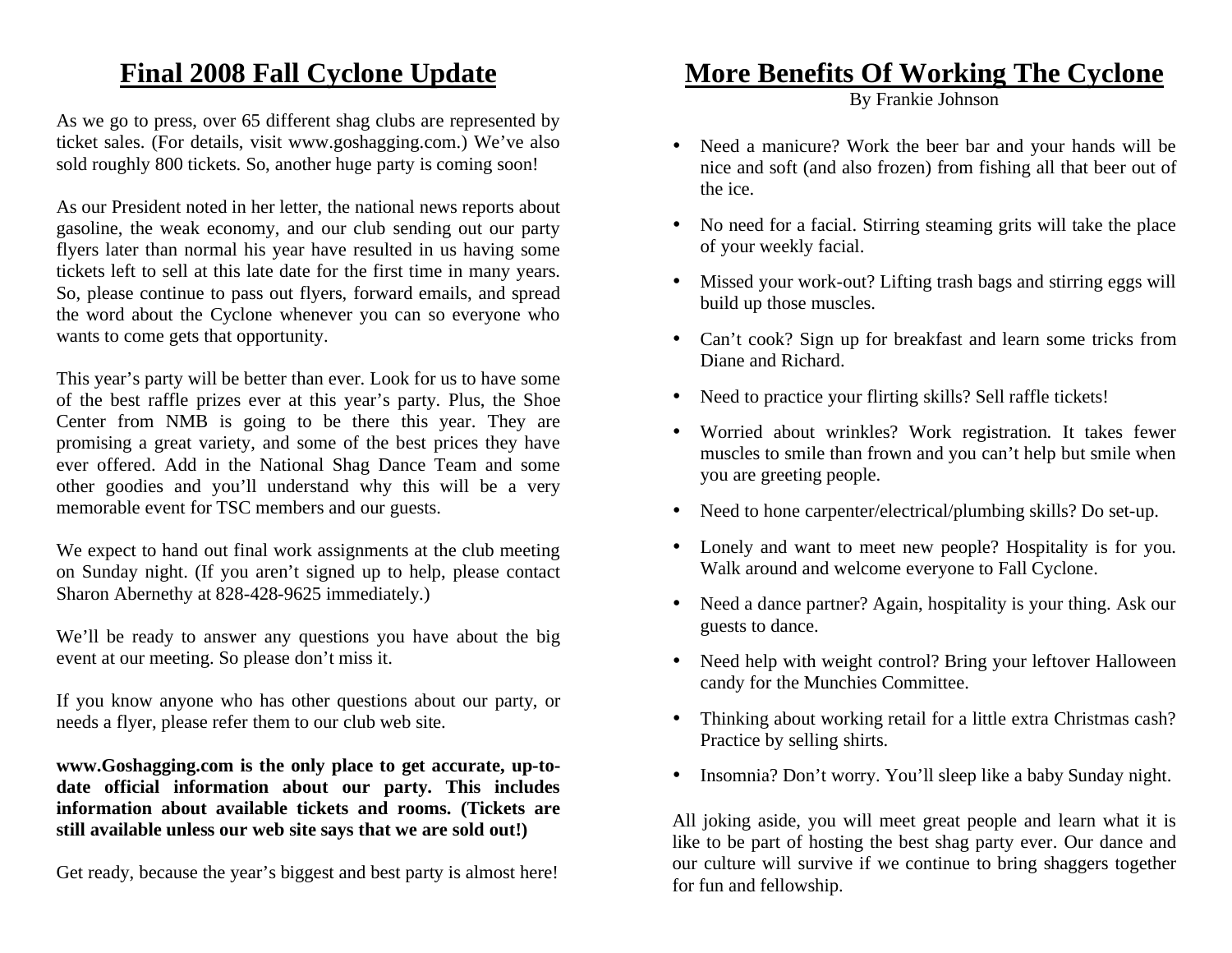# **Save Your Leftover Halloween Candy**

By Bob Rea

This is a reminder to all of our members to please save your leftover Halloween candy for the Fall Cyclone Munchies Committee. The candy is a good compliment to all of the food that we provide. The club buys some candy, but we can always use a lot more quantity and variety.

Please bring it with you for the Thursday Cyclone setup night or Friday before the Cyclone starts and give it to Bob or Cindy Rea.

# **The Twister's Yard Sale**

By Charlie Binder

On Saturday morning, October  $18<sup>th</sup>$ , the alarm clock went off at 6:00am. It was totally dark outside and it took me a while to get my bearings. (Having been retired for some time, I've grown accustomed to leisurely waking up when I wanted to!)

After a quick shower, a cup of coffee and the final packing of the car with former treasures, Iris and I were off and running to the Twister's Yard sale. Arriving at the scene we saw that a few hardy souls that had gotten there earlier (gee, the sun hadn't even risen yet) and set up tables. Vicky Allen was passing out doughnuts and already had set up a table to collect monies from the sales.

We battled the crowds (well people drifted in all morning) and the gusting wind (which wanted to knock over some displays) until noon when we decided to call it quits. Then we carefully packed the unsold treasures and trucked them off to the nearby Goodwill.

In addition to making space in our closets and garages, it's great to know we raised a few hundred dollars for the needy children, managed to keep warm, had many laughs, shared many stories, and continued the friendship bonds that make this club so worthwhile!

I'm proud of the diehard Twister's club members that gave up their Saturday morning to help others!

# **What's Happening In The Shag World**

#### **GoShagging.com Has More Items And Details!**

*Note: Party flyers & club mail can be viewed at monthly meetings.* 

Nov 1: Benefit hosted by Lexington Shaggers. \$10-\$12. Features The Poor Souls. 336-357-0011 or lexingtonshaggers@yahoo.com.

**Nov 2: Special TSC Business Meeting starts at 5:30pm.** 

#### **Nov 7-9: The Fall Cyclone. Don't miss the year's best party. A flyer is in this issue. More details are on www.goshagging.com.**

Nov 11: Fall Dance hosted by the Monroe Shag Club. \$5. DJ Gene Sistare. 704-764-8808 or webmaster@monroeshagclub.com.

Nov 15: Monthly party Hosted by Brushy Mountain Shag Club. \$6. DJ: Mac Mast. 336-838-4144 or hauser013@aol.com.

Nov 15: Lancaster Shag Club Party. \$5. DJ Roger Holcomb. 803- 286-5694 or lancastershagclub.com or double\_517@yahoo.com.

Nov 15: Thanksgiving Party hosted by Sandy Beach Shag Club. \$7. DJ Johnny B. 828-438-8906 or rsmorley55@hotmail.com.

November 21-22: 27th Annual Columbia Invitational hosted by Columbia Shag Club. \$50. DJs Butch Metcalf, Butch Davidson, Billy Waldrep, John Smith and Ed Timberlake. 803-755-0569 or mariegammy@yahoo.com or www.columbiashagclub.net.

Nov 22: Amateur Shag Contest hosted by Sanford Area Society of Shaggers 919-775-6364 or sandy.forsythe@marelliusa.com.

Dec 13: Monroe Shag Club Christmas Party. \$5. DJ Fast Eddie Thompson. 704-764-8808 or webmaster@monroeshagclub.com.

Dec 13: Lexington Shaggers Party. DJ John Hook. 336-357-0011

Dec 20: Christmas Dinner Party hosted by the Lancaster Shag Club. DJ Gene Sistare. double\_517@yahoo.com or 803-286-5694.

#### **Dec 31: TSC's New Year's Eve Party. Details to be announced.**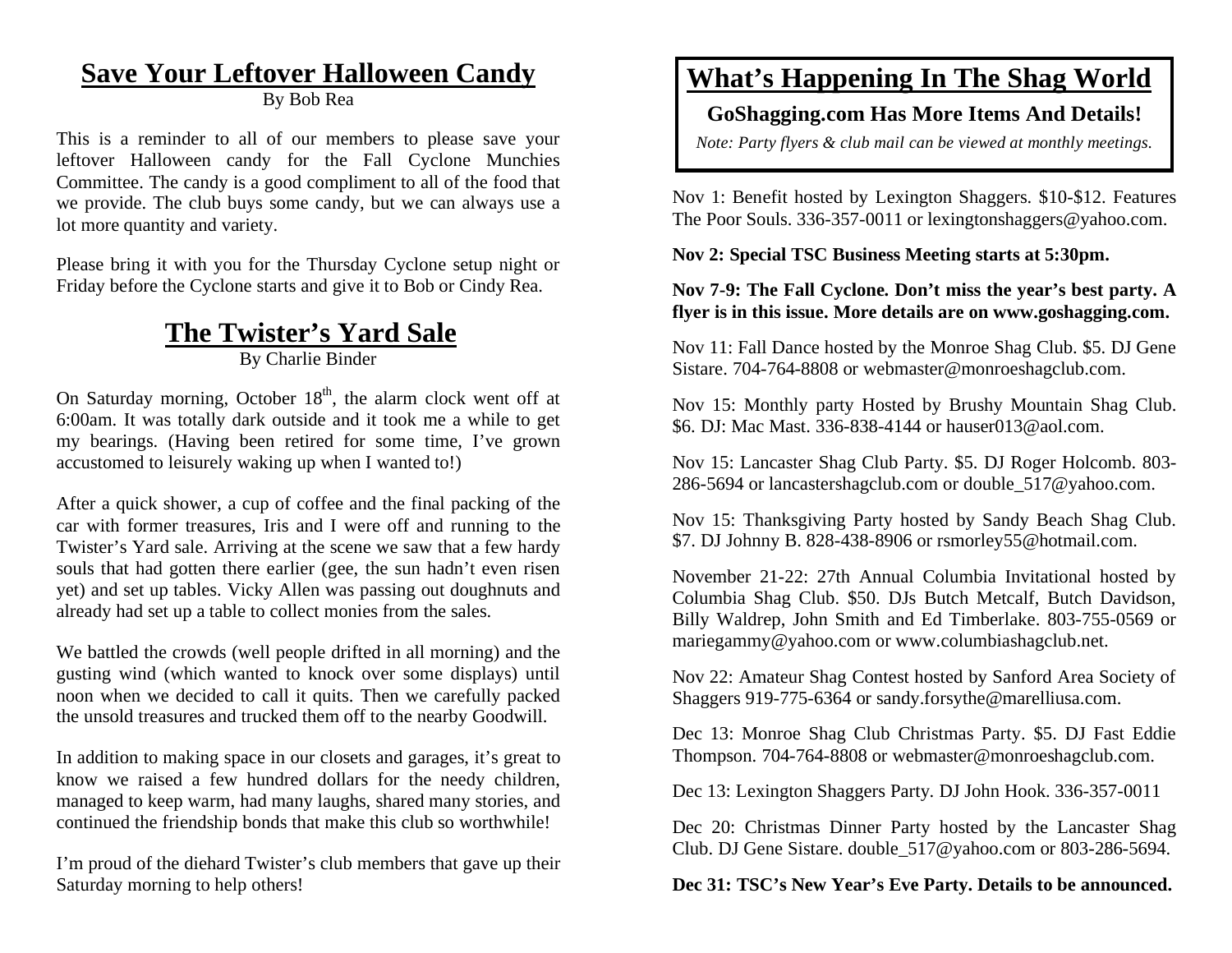### **This Month's Birthdays**

| Tommy Laws      | 11/03 | <b>Walter Smith</b> | 11/17 |
|-----------------|-------|---------------------|-------|
| Libby Teeter    | 11/05 | Kay Howard          | 11/18 |
| Frank Melchor   | 11/07 | Paul Scaglione      | 11/18 |
| Tom Ellis       | 11/09 | Nancy Brody         | 11/19 |
| Brenda Lawing   | 11/09 | Greg Long           | 11/26 |
| Nancy Yancey    | 11/12 | Sandi Shear         | 11/26 |
| Lyn Smith       | 11/13 | Jim Hutson          | 11/29 |
| Rodney Broyhill | 11/16 | Krista Ozga         | 11/29 |

# **Next Month's Birthdays**

| Phyllis Brown    | 12/01 | Roger Hammond   | 12/18 |
|------------------|-------|-----------------|-------|
| Nancy Massengill | 12/01 | Chris Williams  | 12/21 |
| Pam Siege        | 12/04 | Timothy Wozny   | 12/25 |
| Vickie Allen     | 12/07 | Bob Cella       | 12/26 |
| Karl Weiss       | 12/07 | Sherry White    | 12/26 |
| Brenda Hatley    | 12/11 | Dan Musgrove    | 12/27 |
| Jan Wiseman      | 12/11 | Gil Algier      | 12/29 |
| Claire Erckman   | 12/13 | Buzz Holshouser | 12/31 |
| Marilyn Wagner   | 12/13 |                 |       |

**Happy Birthday Lyn!** 

**Love, Clay** 

**Wishing You A Happy Birthday, Frank** 

**Love, Rhonda** 

**Charles** 

**It has been wonderful, it has been Grand! And it will always be so, as long as you are holding my hand!** 

**Happy ninth anniversary. God bless us.** 

**With all my love, Beverly** 

# **A Personal Note To TSC Members**

From Pam Seige

Thank you everyone for all the calls, e-mails, meals, flowers, cards and, most of all, the prayers. All the cancer was gotten out and I am just fine. The stitches came out yesterday. It is still a little lumpy and red, but I have a green concealer for that. It works wonders! The internal, stitches will dissolve in about 6 weeks and the rest of it will disappear in about 3 months. The doctor and the technician assured me I would not be able to see very much of the line. No permanent scare in a year. He did a great job. It still is tender and at times I accidentally touch it… then yell! The discoloration is almost gone from my eye and I won't be able to blame Geoff for it much longer!

Thanks again. You are angels!

**New Member Profiles**

By Tommy & Wilma Laws

#### **Jim Thorpe**

Welcome Jim Thorpe to the Twister's Fun Bunch! Jim lives in the Mooresville, NC area, has one daughter, and enjoys physical fitness, bass fishing and shagging. A friend of Jim's in Pinehurst, NC suggested he give shagging a try, so he decided to do just that. That same friend was aware of Twister's and suggested he check it out on the internet. As it has turned out that was a good idea. He decided to join the "Fun Bunch".

His decision to join was based on belonging to a group of people that openly welcomed him. Shagging is the most fun he has had in many years! The financial savings that Twister's offers through the various parties, etc., and a newsletter that keeps you informed of shagging events were other big pluses. Jim states that not only is shagging fun, but also a great way to meet wonderful people.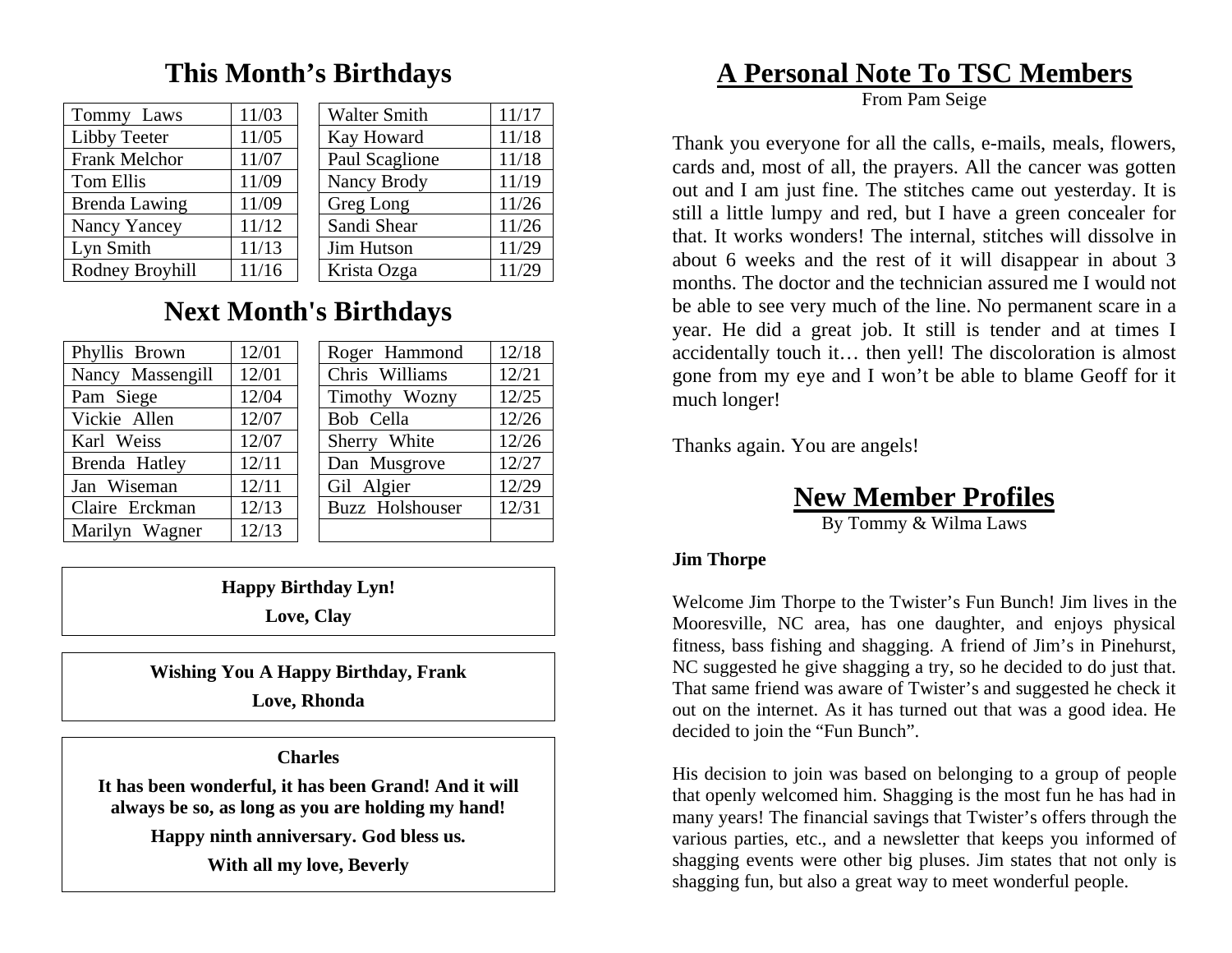#### **Debbie Hayes**

Debbie lives in Iron Station and enjoys exercise, dancing, reading and volunteering. Debbie has always enjoyed all styles of dancing, including some belly dancing. She became interested in the shag after TSC members went to Live After Five in Lincolnton. She had the opportunity to talk with the members after their dance demonstration and was given some TSC brochures. Due to some health problems, exercise is a very important part of Debbie's daily plan and dancing is a fun way to add to it. Her motto is, "Keep Dancing, Keep Living, this will help you to Stay Alive Physically, and Mentally!"

### **Dance Lessons**

By Nancy Massengill

We had a great turn out for our one-night classes in September. We had lessons and pointers from Jason and Holly Cagle one week and then Jason and Susan Pate Funderburk the next week. They helped us with the Pivot and Boogie Walk techniques.

A new set of dance lessons began recently. We have 34 students in Beginner I, 29 in Beginner II, and 5 in III. A big thank you goes out to all those members who have been coming out to help.

It looks like we have an even bigger crowd of students on the floor since we have so many members in between the newbies. Having someone right there beside you to watch instead of having to try to see around another student to see the instructor really helps the students. So thanks to all of you! Just a reminder for those helping in Beginner I. Make sure you are doing the step the way Frankie and Dennis are teaching it. Any deviation that you may have learned at some point will cause confusion with the beginners.

**We will not have "Practice Night" on Nov 4th.** We have decided to continue with our lessons on that night and have graduation for this set of lessons one week early on Nov. 18. We will then have a special night of lessons or line dance lessons on Nov. 25.

### **Queenie's Medical Moment**

By Pam Siege

This month's medical moment included a consultation with Pat Bouknight (Merlot Girl). I also tried this out on Diane Brandon. She passed with flying colors. However Brenda Hatley did not pass, giving this a three out of four accuracy rate!

#### **Important Health Advice For Women**

- Do you have feelings of inadequacy?
- Do you suffer from shyness?
- Do you sometimes wish you were more assertive?

If you answered yes to any of these questions, ask your doctor or pharmacist about Chardonnay. Chardonnay is the safe, natural way to feel better and more confident about yourself and your actions.

Chardonnay can help ease you out of your shyness and let you tell the world that you're ready and willing to do just about anything.

You will notice the benefits of Chardonnay almost immediately and with a regimen of regular doses you can overcome any obstacles that prevent you from living the life you want to live.

Shyness and awkwardness will be a thing of the past and you will discover many talents you never knew you had. Stop hiding and start living, with Chardonnay.

Chardonnay may not be for everyone. Women who are pregnant or nursing should not use Chardonnay. However, women who wouldn't mind nursing or being pregnant are encouraged to try it.

Side effects may include dizziness, nausea, vomiting, incarceration, erotic lustfulness, loss of motor control, loss of clothing, loss of money, loss of virginity, delusions of grandeur, table dancing, headache, dehydration, dry mouth, and a desire to sing Karaoke and play all-night rounds of Strip Poker, Truth Or Dare, and Naked Twister.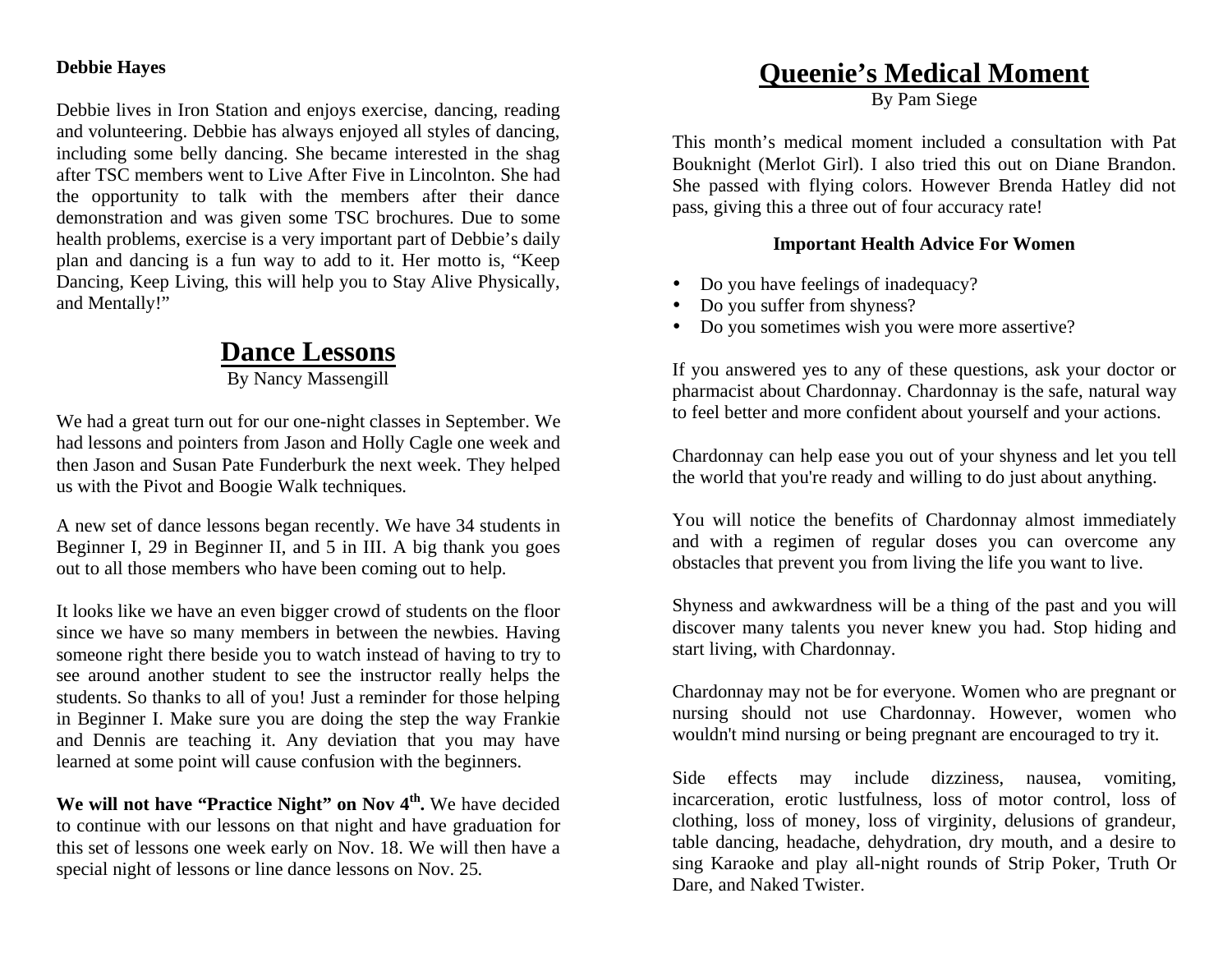#### **Warnings**

The consumption of Chardonnay may make you think you are whispering when you are not. The consumption of Chardonnay may cause you to tell your friends over and over again that you love them. The consumption of Chardonnay may cause you to think you can sing.

The consumption of Chardonnay may lead you to believe that exlovers are really dying for you to telephone them at four in the morning. The consumption of Chardonnay may make you think you can logically converse with members of the opposite sex without spitting. The consumption of Chardonnay may create the illusion that you are tougher, smarter, faster and better looking than most people.

Now just imagine what you could achieve with a good dry red.

Bless our hearts!

### **SOS Card Sales**

2009 SOS Membership cards are now on sale. They will be required to get into the 2009 Mid-Winter, Spring SOS, and Fall SOS events. And many of the discounts available from businesses at the beach are good all year round. You get a discount on SOS Membership as a TSC Member. See our Treasurer to buy yours.

### **The Next Edition Of The TSC News**

Please try to get something in for our next issue. Your thoughts, impressions, or memories of the Cyclone, our lessons, or some TSC event would be great appreciated. Everyone wants to hear from you next month. Don't disappoint them! Start writing now. It's also time for your Christmas wishes and holiday commentary.

**The deadline for the December (Christmas) issue will be Wednesday, November 19th. Don't delay. Start writing today!** 

#### **Gary Lowder**

Submitted by Pat Bouknight

When you go to SOS do you feel like your feet do not catch up with you until the morning you have to go home? That's exactly what happens. This Fall Migration was no exception.

We were listening to 94.9 when we here several artists singing at Judies House of Oldies. As we hit Ocean Drive Geoff and Irby had to let Pam and me out on the street at Judies. Jim Quick, Craig Woolard and Gary Lowder were singing outside. We all know who Jim Quick and Craig Woolard are, but who is Gary Lowder? Pam Siege and I graduated high school with Gary. Pam has known Gary since elementary grades. After twenty years of performing Gary Lowder has returned to his southern Carolina roots. Even in high school his was popular for his singing talent. In the 70's Gary was the lead vocalist for the Twilights who later became known as Hot Smokin Brass. This group was Jackie Wilson's back up band. He also performed with the Drifters, The Four Tops, Ben E. King, The Shirells, Frankie Vallie, Wilson Picket, The Righteous Brothers and the list goes on. During SOS he performed at several clubs.

He now lives at Ocean Isles and is a regular performer at the beach now. In the early nineties, he produced his first contemporary gospel CD "Lead Us On" a funky R&B collection. He has a new CD release now called "Shag Bag." You can find this release at Judies or at any place that sells beach music. You can check out his website out at www.garylowdermusic.com.

We had not seen Gary since we graduated high school, and I'm not going to tell how many years ago that was! Needless to say most of us have changed in appearance and size. After we checked out Jim Quick and said hello to Craig Woolard with a questionable smile we asked him where Gary was. There he was right behind Craig Woolard. After a moment of "Who are you?" he remembered us.

Before we left Gary he gave us his "Shag Bag" and "Lead Us On" Cds. So the next time you hear the name Gary Lowder you will know he's back singing that beach and shag music again.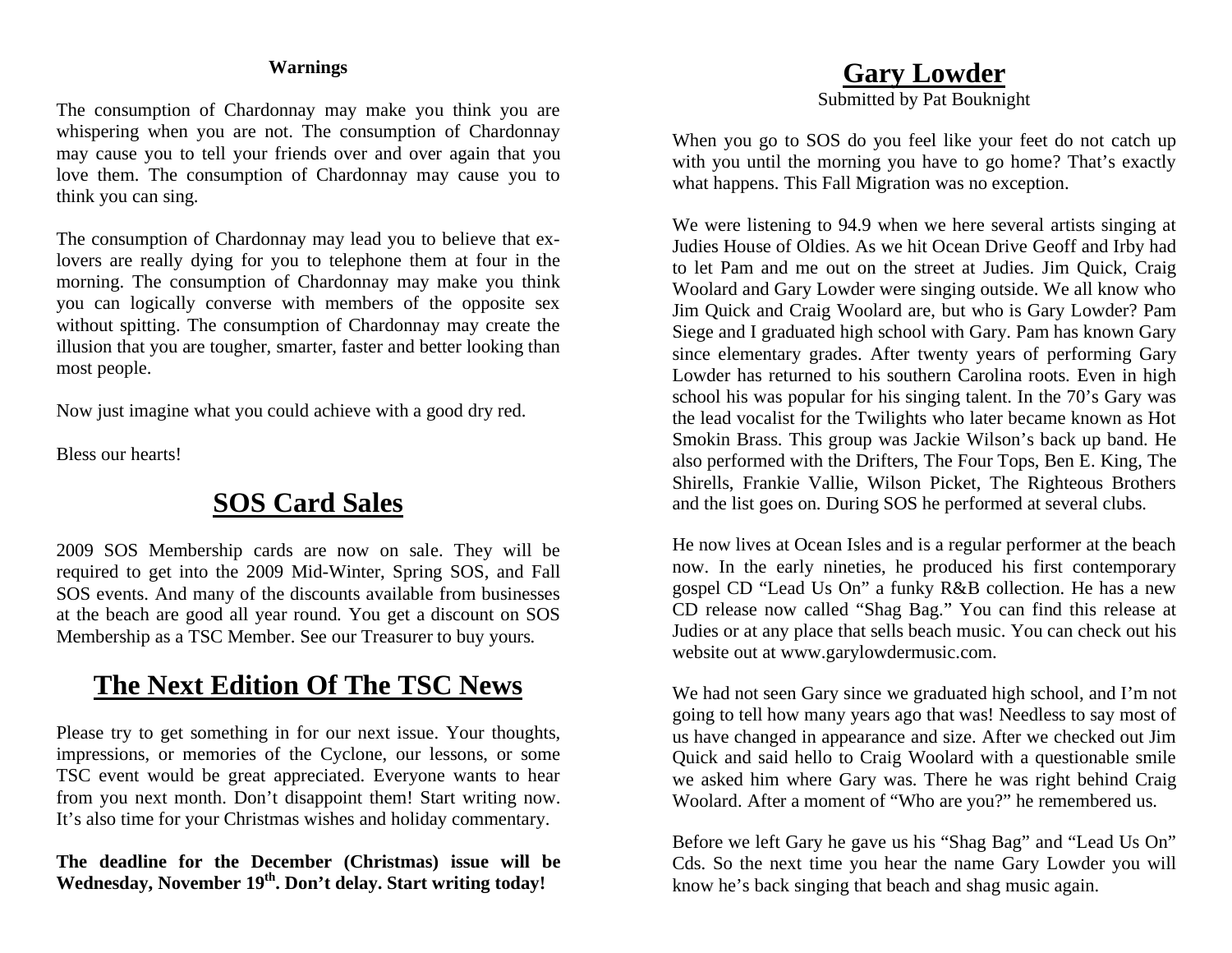#### **Fall SOS** By Brenda Hatley

Arnold and I didn't get to the beach for SOS until Wednesday night. We miss the shooter party at Ducks each SOS, but maybe when I retire we will be able to get there earlier to join the rest of TSC members. I know you have a good time without us anyway.

Thursday I got to join the ladies at the golf course so we can go to the Silver Coast Winery. This year there was 5 ladies (Frances, Pam, Pat, Beverly and me) that went to the winery. We missed Diane Brandon being with us this fall. We had a great time and then went to lunch at the Tea Room in Calabash. This was the first time for me (going to a tea room). The food, fellowship, laughter and fun were great with the Group Therapy Sisters. The ones that couldn't be with us this fall were greatly missed by all.

Thursday and Friday night we danced at the Spanish Galleon and enjoyed being with our friends. Then Saturday was the tea party. The food and the music were very good.

For the past several years we have been staying with two couples from the Salisbury Shag Club (Richard and Gladys Dillon and Gary and Wanda Bradshaw) and Al and Diane Brandon in a four bedroom condo. This fall we missed the Brandon's joining us at the beach. Diane's mother has been very sick and they couldn't be with us. They were missed by many of their TSC friends and our Salisbury friends. Our prayers are with the Brandons.

**Any TSC Member who has not signed up to help with the Fall Cyclone should contact Sharon Abernethy now at rcaska@twave.net or 828-428-9625** 

### **Tips From the Dance Floor**

By Frankie Johnson

Some time back, Holly and Jason Cagle conducted a lesson on the Pivot for our club. Frances Smith and Iris Binder wrote an article about the lesson for our newsletter. The article has some great advice on improving the pivot and is worth reprinting. Thank you Holly, Jason, Frances and Iris.

#### **All About the Pivot**

#### By Frances Smith and Iris Binder

Just in case you missed the recent shag lesson given by Holly and Jason Cagle at Fat Boys, we took some notes for you. The next time we have guest instructors, maybe you can help out!

#### **Improving the Pivot**

- Posture is important. Stand upright, head over shoulders, shoulders over hips, hips over feet.
- On step "one", don't lean forward and look down as if you were stepping out in the Lindy. Stay up.
- Dig step guys. Don't step forward. Step back with your right foot crossed behind your left.
- Where your eyes are looking, your body will follow so... pick out an imaginary spot on your partner's left shoulder, and immediately turn your head to the right and keep your gaze on that spot while executing the turn.
- • Men, let her come to you. Bring your hand straight back to left holster position and lock it in.
- Don't worry about how far around you get on step "one". That's an easy fix on the remaining steps.
- Hold your pivot box steady and allow some room to move and breathe. Men, don't pull her in too tightly.
- Ladies place you hand at a comfortable position on his right arm or shoulder. Not draped around his neck. Gentlemen, place your hand at her waist or center of back.
- • Most mistakes happen on the first step. So fix that one and your whole pivot will improve.